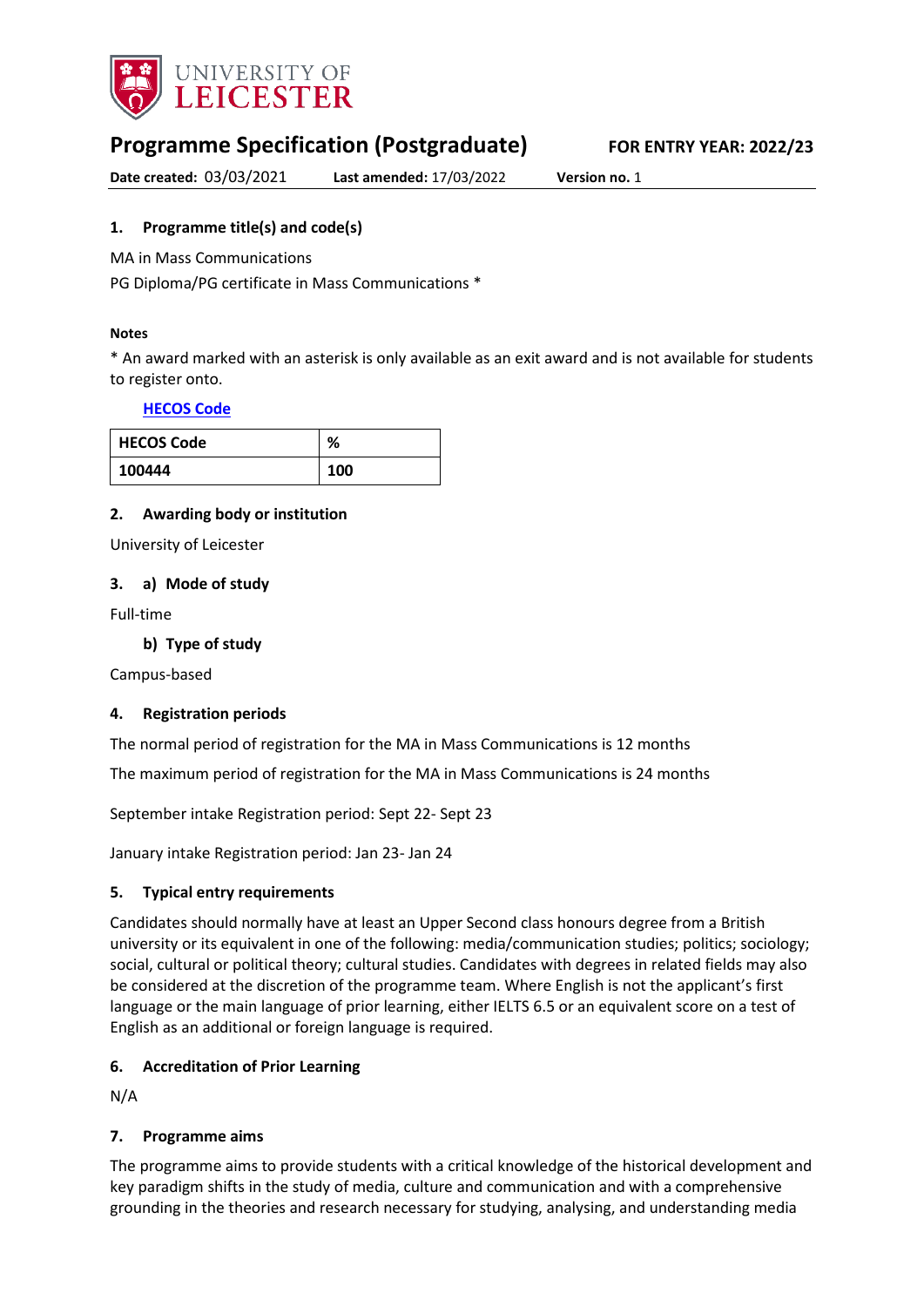and communication processes in both national and global contexts. The programme provides students with the tools to critically research and examine the central role of mediated communication in all aspects of society: political, social and cultural. The course provides extensive training in communication and social science research methods and approaches and their adaptation to the challenges of researching the digital communication environment.

Teaching on the programme comprises lectures, seminars, workshops and tutorials. Assessment is by means of essays, research assignments and a dissertation.

Course objectives: at the end of the course students will have an understanding of:

• The relationship between contemporary media issues and social theory, including debates about media and modernity;

- The role of communication within processes of globalization;
- Ability to critically assess competing arguments in media and social theory;

• Different perspectives on the organisation of the mass media, and different frameworks for the analysis of the way such organisations operate both nationally and internationally;

• The organisational, professional and ideological constraints on the production of news and other media content;

• Key theories and models of media influence, media audiences and media consumption;

• The historical progression and socio-political context of research on media influence and media audiences;

- The social/audience/research implications of new media and communication technologies;
- The relationship between theory and method in the social sciences;

• The strengths and weaknesses of a broad range of approaches and methods for analyzing media and communication processes;

- How to identify, access and use information and communication resources in the social sciences;
- How to collect, manage, analyse and interpret communication and social science research data;

• How to formulate research questions, conceptualise research problems, design and carry out smallscale social science research.

#### **8. Reference points used to inform the programme specification**

- QAA Benchmarking Statement
- Framework for Higher Education Qualifications (FHEQ)
- UK Quality Code for Higher Education
- [University Learning](https://www2.le.ac.uk/offices/sas2/quality/learnteach) Strategy
- [University Assessment Strategy](https://www2.le.ac.uk/offices/sas2/quality/learnteach)
- University of Leicester Periodic Developmental Review Report
- External Examiners' reports (annual)
- United Nations Education for Sustainable Development Goals
- Student Destinations Data

#### **9. Programme Outcomes**

Unless otherwise stated, programme outcomes apply to all awards specified in [1.](#page-0-0) Programme title(s).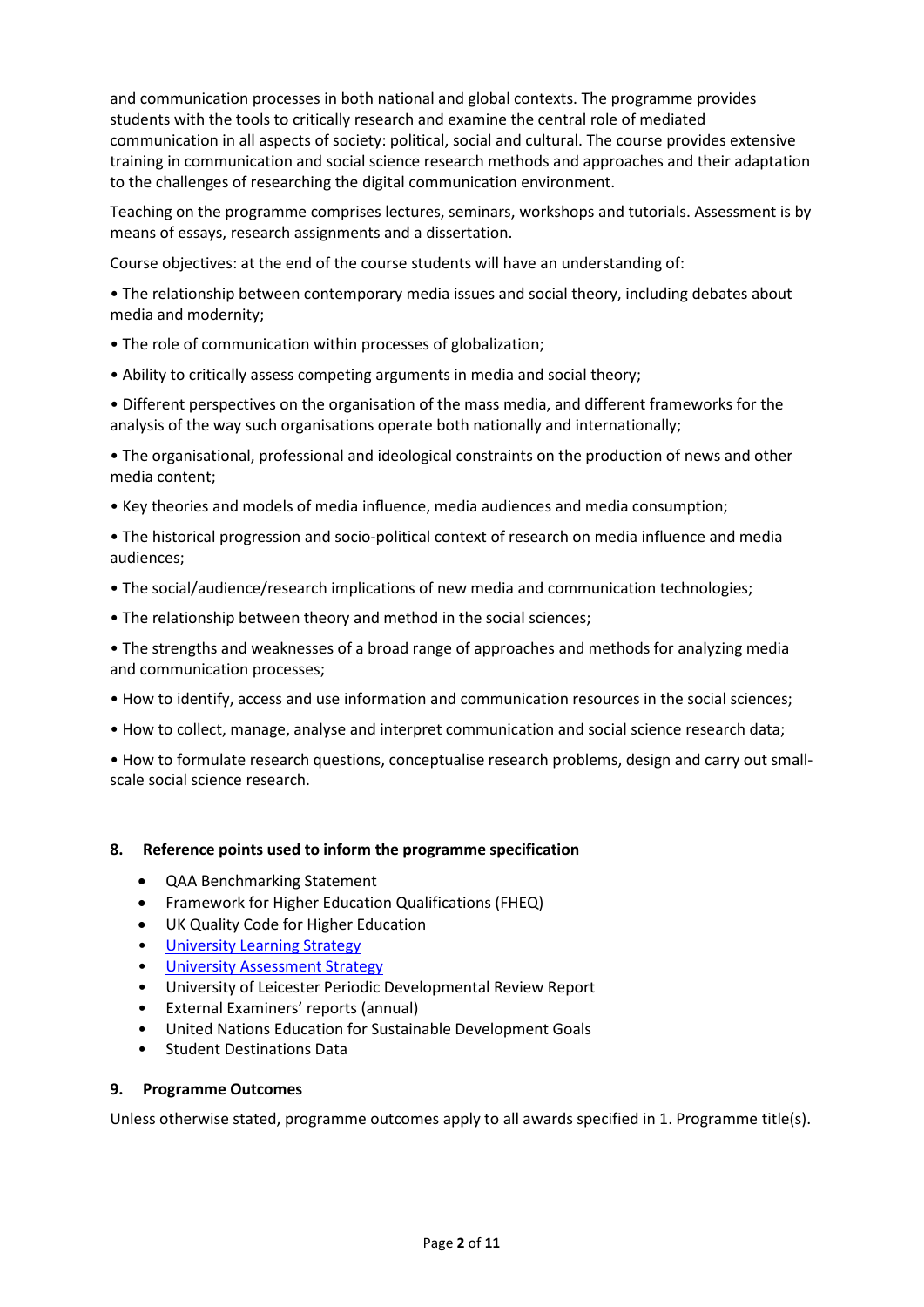# **Discipline specific knowledge and competencies**

## i) Knowledge

| <b>Intended Learning</b><br><b>Outcomes</b>                                                                                                                                                                                                                    | <b>Teaching and Learning Methods</b>                                                                                      | <b>How Demonstrated?</b>                                                                                                                             |
|----------------------------------------------------------------------------------------------------------------------------------------------------------------------------------------------------------------------------------------------------------------|---------------------------------------------------------------------------------------------------------------------------|------------------------------------------------------------------------------------------------------------------------------------------------------|
| Advanced knowledge of the<br>subject and of the historical<br>and socio-cultural context of<br>theorizing and research in<br>this field.<br>For the PG Cert:<br>Knowledge of the<br>theories, methodologies<br>and approaches used for<br>studying the subject | Lectures, seminars, tutorials,<br>practical assignments,<br>workshops, guided reading, tutor<br>feedback on assessed work | Seminar presentations, essays,<br>written assignments, multiple<br>choice quiz, research design<br>report, and, for the MA only, the<br>dissertation |
| For the MA and PG Dip:<br>Advanced knowledge of the<br>theories, methodologies and<br>approaches used for<br>studying the subject.                                                                                                                             | Lectures, seminars, tutorials,<br>practical assignments,<br>workshops, guided reading, tutor<br>feedback on assessed work | Seminar presentations, essays,<br>written assignments, multiple<br>choice quiz, research design<br>report, and, for the MA only, the<br>dissertation |

## ii) Concepts

| <b>Intended Learning</b><br><b>Outcomes</b>                                                                                                                                                                | <b>Teaching and Learning Methods</b>                                                                               | <b>How Demonstrated?</b>                                                                                                                          |
|------------------------------------------------------------------------------------------------------------------------------------------------------------------------------------------------------------|--------------------------------------------------------------------------------------------------------------------|---------------------------------------------------------------------------------------------------------------------------------------------------|
| For the PG Cert:<br>Describe and explain<br>media organizations,<br>media professionals, and<br>media and<br>communication processes<br>in both national and<br>global contexts.                           | Lectures, seminars, tutorials,<br>independent research, one-to-<br>one meetings/supervision<br>during office hours | Seminar presentations, essays,<br>written assignments, multiple choice<br>quiz, research design report, and, for<br>the MA only, the dissertation |
| For the MA and PG Dip:<br>Describe, explain and<br>critically discuss media<br>organizations, media<br>professionals, and media<br>and communication<br>processes in both national<br>and global contexts. | Lectures, seminars, tutorials,<br>independent research, one-to-<br>one meetings/supervision<br>during office hours | Seminar presentations, essays,<br>written assignments, multiple choice<br>quiz, research design report, and, for<br>the MA only, the dissertation |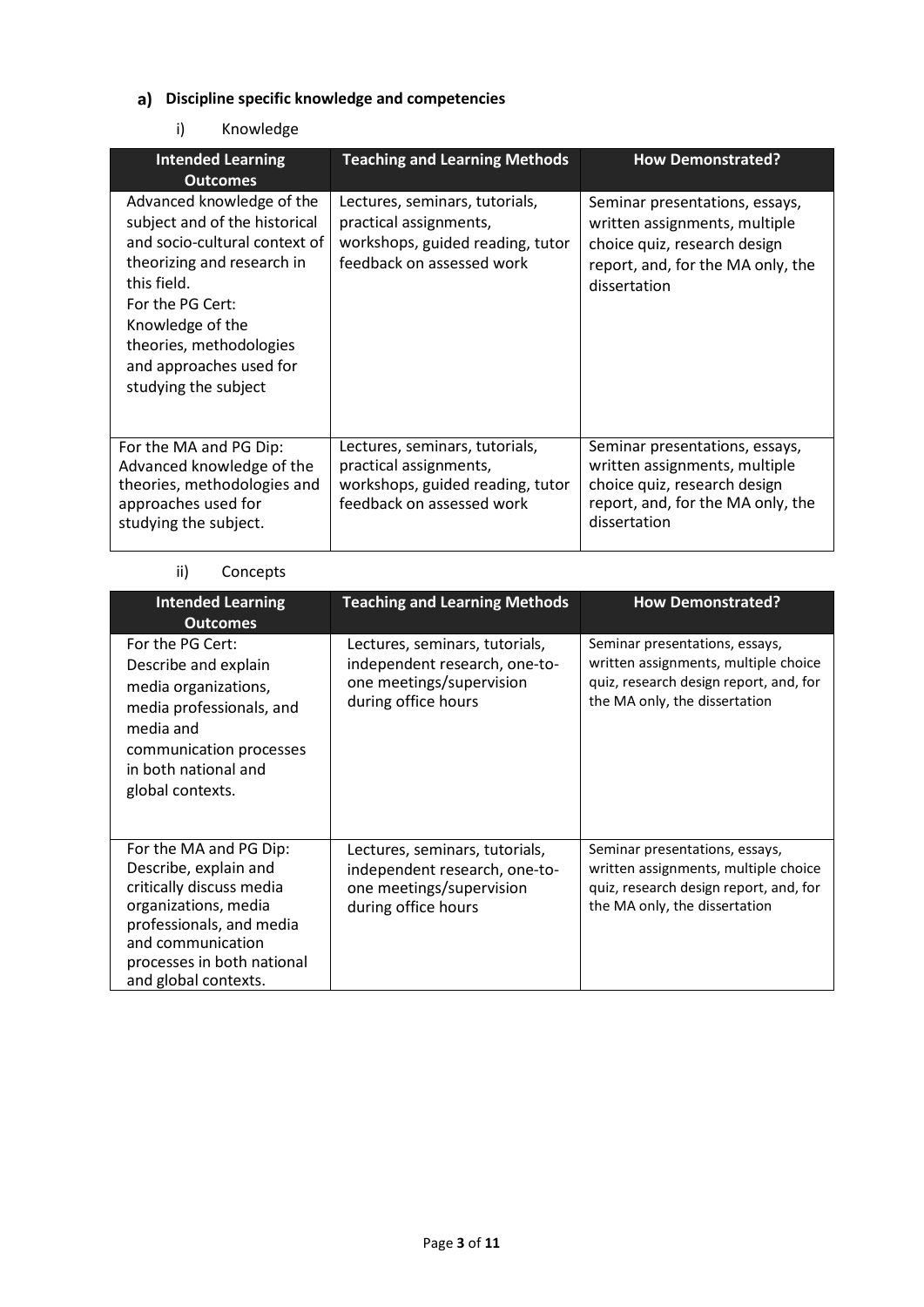## iii) Techniques

| <b>Intended Learning</b><br><b>Outcomes</b>                                                                                                                                                                                                                                                                                                                                                                               | <b>Teaching and Learning Methods</b>                                                              | <b>How Demonstrated?</b>                                                                                                                          |
|---------------------------------------------------------------------------------------------------------------------------------------------------------------------------------------------------------------------------------------------------------------------------------------------------------------------------------------------------------------------------------------------------------------------------|---------------------------------------------------------------------------------------------------|---------------------------------------------------------------------------------------------------------------------------------------------------|
| Ability to describe and<br>apply a range of media<br>research methods. Ability<br>to analyse and assess a<br>variety of multimodal<br>media material; discuss<br>conceptual issues; assess<br>relevance and quality of a<br>wide range of primary and<br>secondary sources and<br>empirical research<br>evidence; and for the MA<br>only, mount and sustain an<br>independent academic<br>enquiry at an advanced<br>level | Five core one-semester modules<br>in the subject, options, seminars<br>and dissertation tutorials | Seminar presentations, essays,<br>written assignments, multiple choice<br>quiz, research design report, and, for<br>the MA only, the dissertation |

iv) Critical analysis

| <b>Intended Learning</b><br><b>Outcomes</b>                                                                                                  | <b>Teaching and Learning Methods</b>                                                        | <b>How Demonstrated?</b>                                                                                                                             |
|----------------------------------------------------------------------------------------------------------------------------------------------|---------------------------------------------------------------------------------------------|------------------------------------------------------------------------------------------------------------------------------------------------------|
| For the PG Cert: Describe<br>concepts and techniques<br>with independence, rigor<br>and self- reflexivity.                                   | Lectures, seminars, tutorials,<br>independent research, one-to-<br>one meetings/supervision | Seminar presentations, essays,<br>written assignments, multiple<br>choice quiz, research design<br>report, and, for the MA only, the<br>dissertation |
| For the MA and PG Dip:<br>Critically discuss and<br>evaluate concepts and<br>techniques with<br>independence, rigor and<br>self-reflexivity. | Lectures, seminars, tutorials,<br>independent research, one-to-<br>one meetings/supervision | Seminar presentations, essays,<br>written assignments, multiple<br>choice quiz, research design<br>report, and, for the MA only, the<br>dissertation |

#### v) Presentation

| <b>Intended Learning</b><br><b>Outcomes</b>                                                                                                                                                                                                                                                                                                         | <b>Teaching and Learning Methods</b>                                             | <b>How Demonstrated?</b>                                                                                                                             |
|-----------------------------------------------------------------------------------------------------------------------------------------------------------------------------------------------------------------------------------------------------------------------------------------------------------------------------------------------------|----------------------------------------------------------------------------------|------------------------------------------------------------------------------------------------------------------------------------------------------|
| Ability to: organize research<br>material to present<br>coherent and effective<br>arguments; to distinguish<br>between different kinds of<br>relevant and non-relevant<br>sources and material; to<br>work individually and in<br>groups to present findings;<br>to write-up and deliver oral<br>reports on findings to a<br>professional standard. | Seminars, tutorials, independent<br>research, one-to-one<br>meetings/supervision | Seminar presentations,<br>essays, written assignments,<br>multiple choice quiz, research<br>design report, and, for the<br>MA only, the dissertation |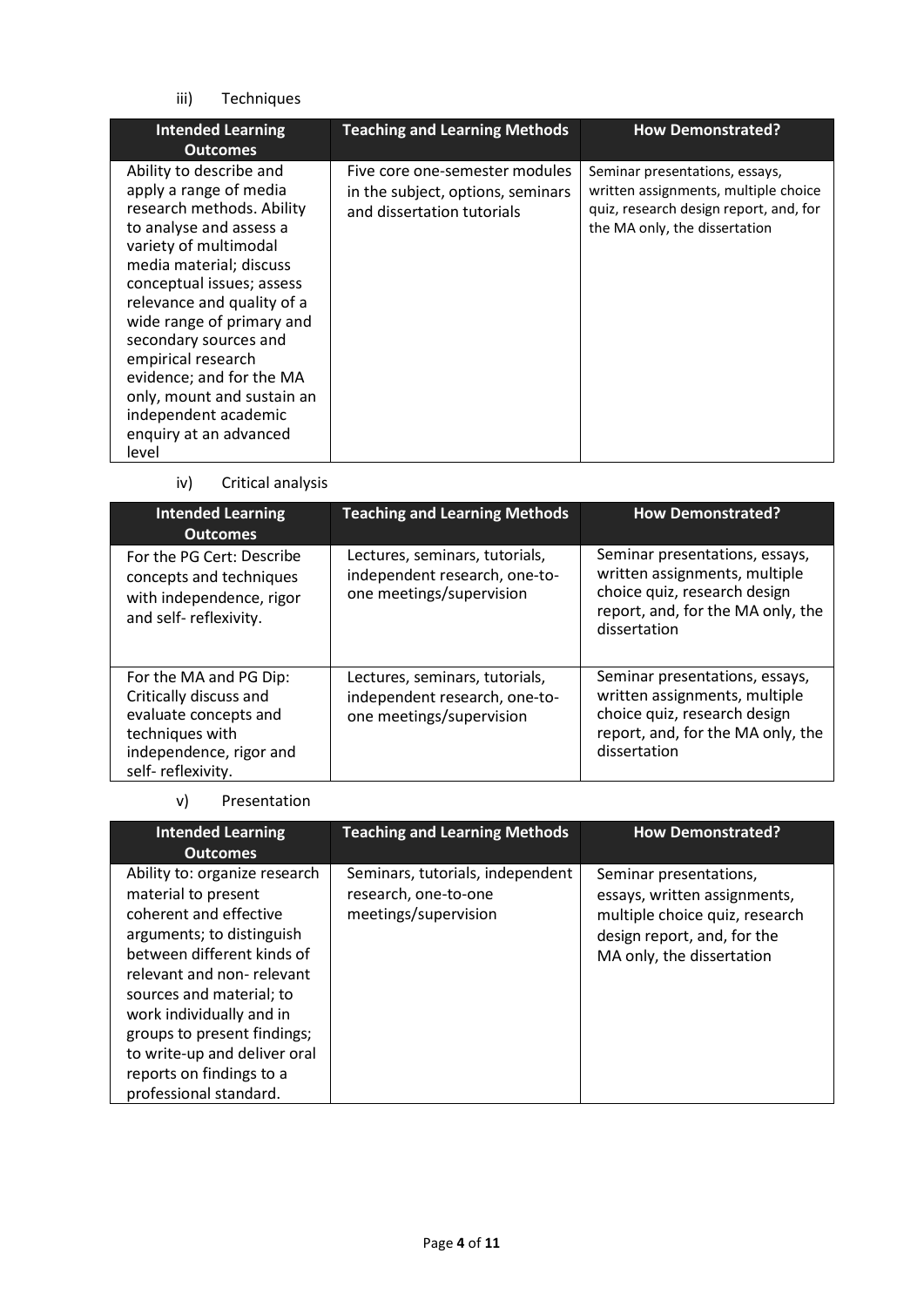vi) Appraisal of evidence

| <b>Intended Learning</b><br><b>Outcomes</b>                                                                                                                                                                                                                                                 | <b>Teaching and Learning Methods</b>                                             | <b>How Demonstrated?</b>                                                                                                                             |
|---------------------------------------------------------------------------------------------------------------------------------------------------------------------------------------------------------------------------------------------------------------------------------------------|----------------------------------------------------------------------------------|------------------------------------------------------------------------------------------------------------------------------------------------------|
| For the PG Cert:<br>Describe a variety of<br>complex conceptual,<br>theoretical and historical<br>issues; assess the<br>relevance and quality of a<br>range of primary and<br>secondary literature and<br>sources.                                                                          | Seminars, tutorials, independent<br>research, one-to-one<br>meetings/supervision | Seminar presentations, essays,<br>written assignments, multiple<br>choice quiz, research design<br>report, and, for the MA only, the<br>dissertation |
| For the PG Dip and MA:<br>Ability to analyse, compare,<br>contrast, and critically<br>assess a variety of complex<br>conceptual, theoretical and<br>historical issues; assess the<br>relevance and quality of a<br>substantial range of primary<br>and secondary literature<br>and sources. | Seminars, tutorials, independent<br>research, one-to-one<br>meetings/supervision | Seminar presentations, essays,<br>written assignments, multiple<br>choice quiz, research design<br>report, and, for the MA only, the<br>dissertation |
| For the MA only: in<br>addition, the ability to<br>mount and sustain an<br>independent level of inquiry<br>at an advanced level.                                                                                                                                                            | Seminars, tutorials, independent<br>Research, one-to-one<br>meetings/supervision | Seminar presentations, essays,<br>written assignments, multiple<br>choice quiz, research design<br>report, and, for the MA only, the<br>dissertation |

# **b)** Transferable skills

i) Research skills

| <b>Intended Learning</b><br><b>Outcomes</b>                                                                                                                                                                                                                                                                                                                                                           | <b>Teaching and Learning Methods</b>                                                                                                                 | <b>How Demonstrated?</b>                                                                                                                             |
|-------------------------------------------------------------------------------------------------------------------------------------------------------------------------------------------------------------------------------------------------------------------------------------------------------------------------------------------------------------------------------------------------------|------------------------------------------------------------------------------------------------------------------------------------------------------|------------------------------------------------------------------------------------------------------------------------------------------------------|
| Progressive improvement in<br>the ability to locate,<br>organise and marshal<br>evidence, ability to identify<br>and critically review<br>relevant literature,<br>formulate research<br>questions; conceptualise,<br>plan and execute research,<br>applying appropriate<br>methods; analyse complex<br>ideas, theories and data;<br>report findings;<br>construct sophisticated<br>critical arguments | Through progressive modes of<br>assessment, from essays to the<br>dissertation, which draw on<br>increasing levels of knowledge<br>and understanding | Seminar presentations, essays,<br>written assignments, multiple<br>choice quiz, research design<br>report, and, for the MA only, the<br>dissertation |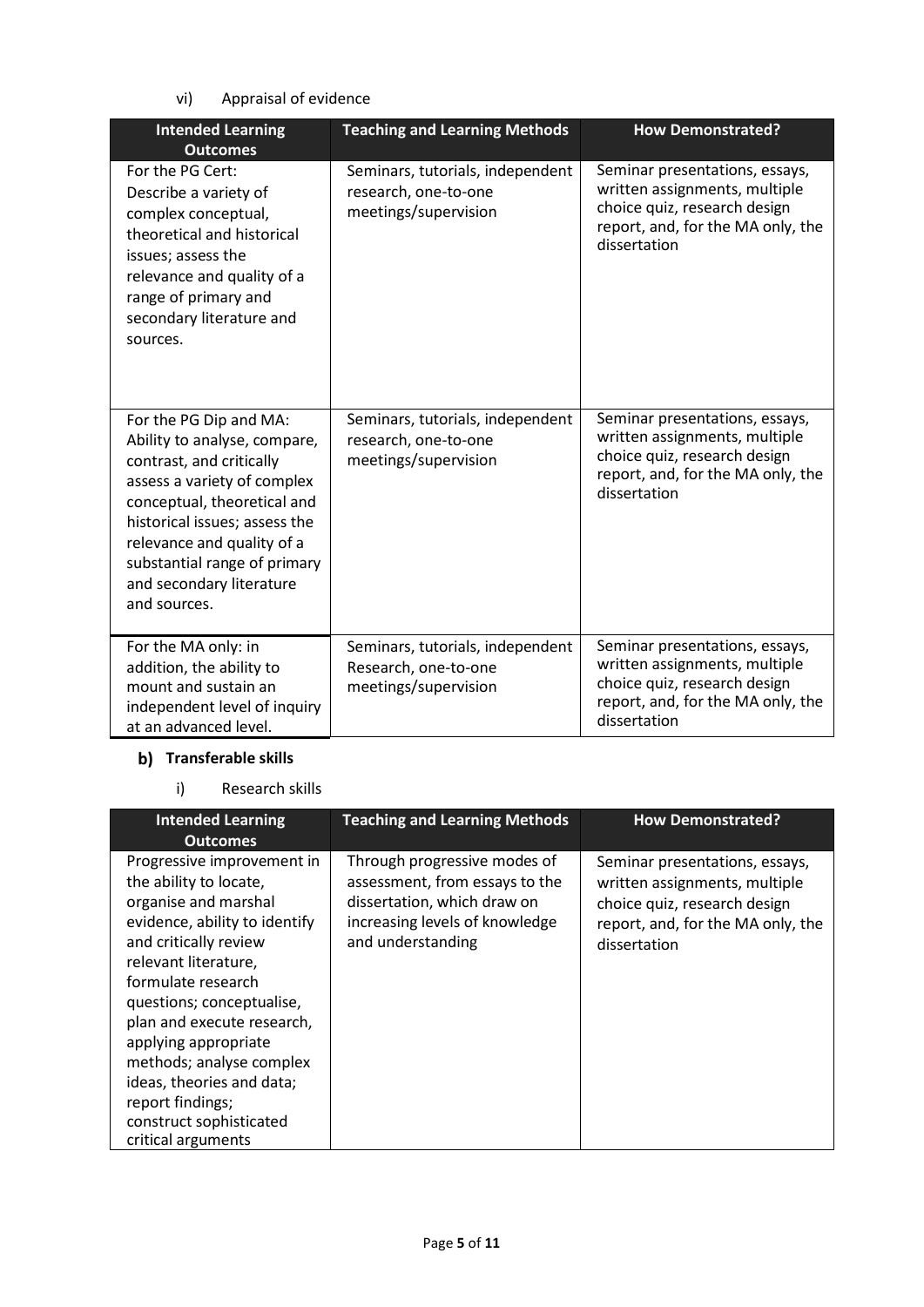### ii) Communication skills

| <b>Intended Learning</b><br><b>Outcomes</b>                                                                                                                                                                                      | <b>Teaching and Learning Methods</b>                                                | <b>How Demonstrated?</b>                                                                                                                             |
|----------------------------------------------------------------------------------------------------------------------------------------------------------------------------------------------------------------------------------|-------------------------------------------------------------------------------------|------------------------------------------------------------------------------------------------------------------------------------------------------|
| Ability to: deliver oral<br>presentations to<br>professional standard;<br>work effectively in<br>a group to complete the<br>research methods<br>assignment; respond<br>effectively to questioning;<br>write cogently and clearly | Lectures, seminars, group-work<br>and tutorials, one-to-one<br>meetings/supervision | Seminar presentations, essays,<br>written assignments, multiple<br>choice quiz, research design<br>report, and, for the MA only, the<br>dissertation |

#### iii) Data presentation

| <b>Intended Learning</b><br>Outcomes                                                                                                                                                                     | <b>Teaching and Learning Methods</b>                                                                    | <b>How Demonstrated?</b>                                                                                                                          |
|----------------------------------------------------------------------------------------------------------------------------------------------------------------------------------------------------------|---------------------------------------------------------------------------------------------------------|---------------------------------------------------------------------------------------------------------------------------------------------------|
| Ability to utilise appropriate<br>computer software for data<br>management and<br>presentation purposes, and<br>ability to present research<br>clearly and effectively using<br>appropriate IT resources | Modules, assignment, seminar<br>feedback; and, for the MA,<br>dissertation supervision and<br>feedback. | Seminar presentations, essays,<br>written assignments, multiple choice<br>quiz, research design report, and, for<br>the MA only, the dissertation |

## iv) Information technology

| <b>Intended Learning</b><br><b>Outcomes</b>                                                                                                                                                                                                                  | <b>Teaching and Learning Methods</b>                        | <b>How Demonstrated?</b>                                                                                                                          |
|--------------------------------------------------------------------------------------------------------------------------------------------------------------------------------------------------------------------------------------------------------------|-------------------------------------------------------------|---------------------------------------------------------------------------------------------------------------------------------------------------|
| Ability to use<br>appropriate<br>information<br>technologies for the<br>identification, retrieval,<br>analysis and<br>presentation of data.<br>Ability to use selected<br>specialist software for<br>the analysis of<br>qualitative and<br>quantitative data | Lectures, seminars, practical<br>exercises and own research | Seminar presentations, essays,<br>written assignments, multiple choice<br>quiz, research design report, and, for<br>the MA only, the dissertation |

## v) Problem solving

| <b>Intended Learning</b><br><b>Outcomes</b>      | <b>Teaching and Learning Methods</b>                          | <b>How Demonstrated?</b>                                                                                                                          |
|--------------------------------------------------|---------------------------------------------------------------|---------------------------------------------------------------------------------------------------------------------------------------------------|
| Demonstrate problem<br>formulation and solution. | Lectures, seminars, tutorials,<br>independent and group work. | Seminar presentations, essays,<br>written assignments, multiple choice<br>quiz, research design report, and, for<br>the MA only, the dissertation |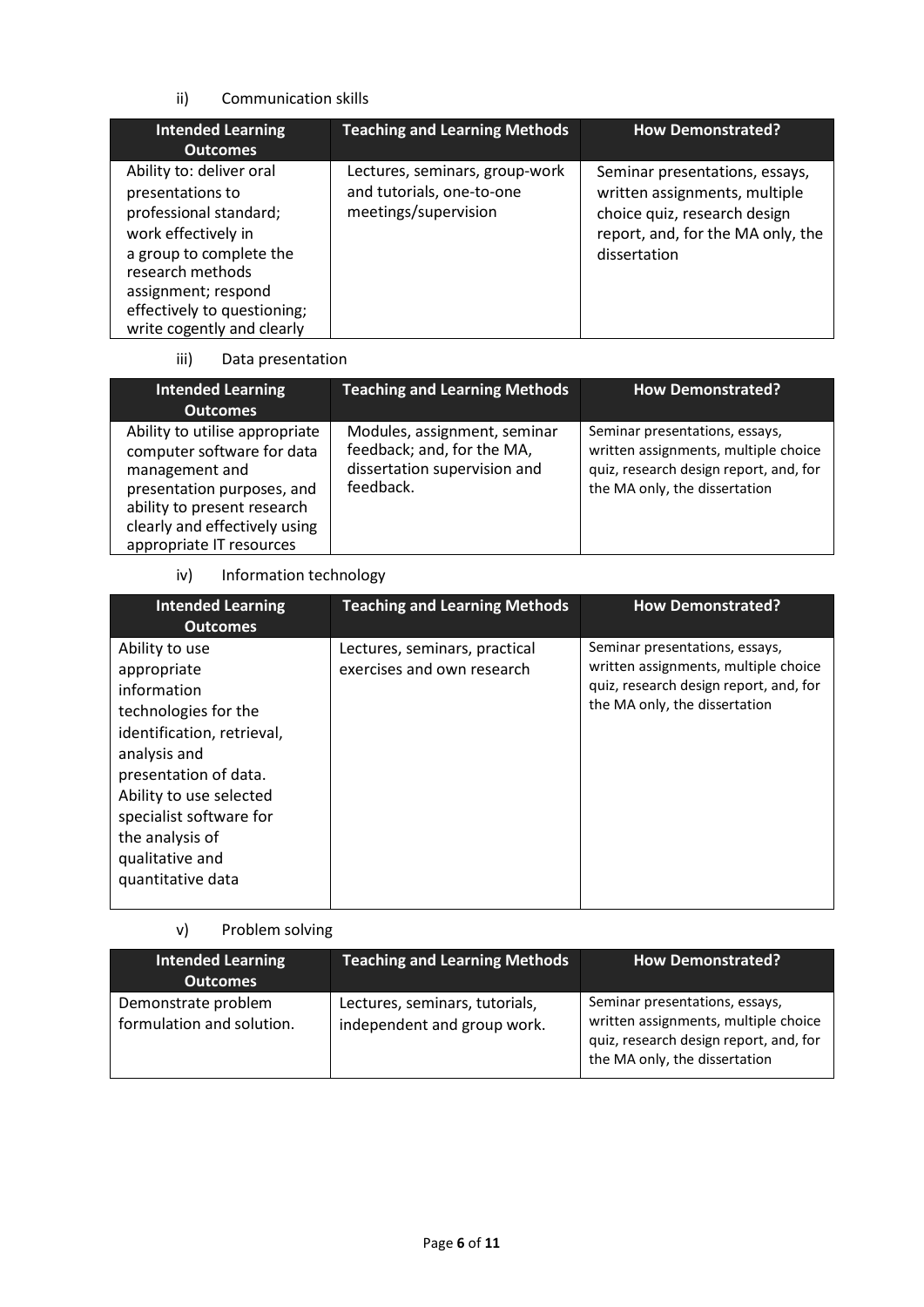## vi) Working relationships

| <b>Intended Learning</b><br><b>Outcomes</b>                                                                                                                                                | <b>Teaching and Learning Methods</b>                                   | <b>How Demonstrated?</b>                                                                                  |
|--------------------------------------------------------------------------------------------------------------------------------------------------------------------------------------------|------------------------------------------------------------------------|-----------------------------------------------------------------------------------------------------------|
| Combination of individual<br>and group skills related to<br>project development,<br>research and assessment of<br>findings. Knowing how and<br>when to draw on the<br>expertise of others. | Seminar activities, tutorials,<br>group work, dissertation<br>proposal | Seminar and workshops,<br>tutorials, and, for the MA only,<br>the preparation of dissertation<br>proposal |

### vii) Managing learning

| <b>Intended Learning</b><br><b>Outcomes</b>                                                                                                                                                                                                                                                                                                         | <b>Teaching and Learning Methods</b>                                                                                                                       | <b>How Demonstrated?</b>                                                                                       |
|-----------------------------------------------------------------------------------------------------------------------------------------------------------------------------------------------------------------------------------------------------------------------------------------------------------------------------------------------------|------------------------------------------------------------------------------------------------------------------------------------------------------------|----------------------------------------------------------------------------------------------------------------|
| Ability to organise work to<br>meet timetabled deadlines<br>and to produce coherent<br>spoken and written<br>presentations of scale<br>appropriate to required<br>task. Ability to respond to<br>advice and guidance. For<br>the MA only, ability to<br>design a viable and<br>realisable dissertation<br>project and complete this<br>on schedule. | Written module and<br>coursework guides; course<br>handbook; advice from tutor;<br>modules in research methods,<br>independent/group research<br>exercises | Seminar<br>presentations,<br>essays, research design<br>assignments, and, for the<br>MA only, the dissertation |

#### viii) Career management

| <b>Intended Learning</b><br><b>Outcomes</b> | <b>Teaching and Learning Methods</b> | <b>How Demonstrated?</b>           |
|---------------------------------------------|--------------------------------------|------------------------------------|
| Develop the ability to apply                | Working with colleagues from a       | Student evaluation of the course   |
| the skills and knowledge                    | wide range of professional           | and students' reflections on their |
| gained to existing and                      | backgrounds, independent             | own personal and professional      |
| potential future occupational               | research and dissertation            | development in tutorials and face  |
| contexts                                    | supervision                          | to face group discussions          |

#### **10. Special features**

- The programme offers a unique historically grounded perspective on the evolution of mass communications in the  $20<sup>th</sup>$  century and the transition to the digital communications environment of the 21<sup>st</sup> century.
- It provides students with a thorough grounding in the theories, approaches and research necessary for studying, analysing, and understanding media and public communication processes in the rapidly evolving global media and communications ecology.
- The programme introduces students to the conceptual frameworks and theories necessary for analysing and understanding the central role of media and communication in the context of social, political and technological change. And it provides students with the frameworks and analytical skills for researching media and communication roles in relation to social, political and cultural power.
- Emphasis is given to training in the full range of quantitative and qualitative methods and approaches necessary for analysing all aspects of the communication process, from media organisations, media professionals and production to media content, audiences and cultural consumption.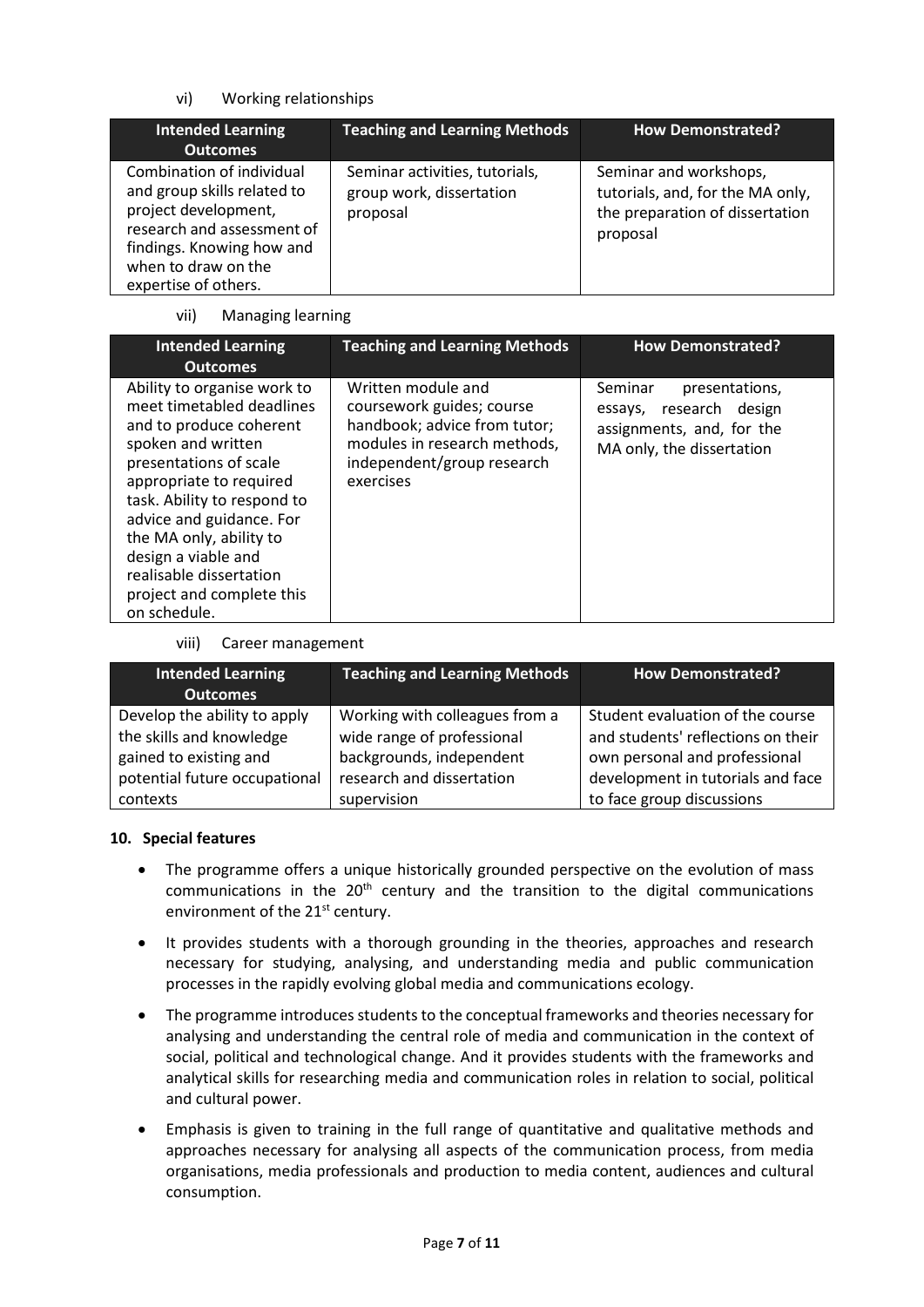- The programme is taught by a team of research active academic staff who deliver world leading and internationally recognised research across diverse aspects of the field of media and communication.
- The programme is delivered with an emphasis on flexible and interactive modes of teaching and learning, including classroom based as well as synchronous and a-synchronous online lectures, seminars, workshops and tutorials. Students will be actively involved in classroom discussions, seminar/workshop activities, group exercises and in individual projects.

## **11. Indicators of programme quality**

As the University's first degree of its kind, the programme has a long and distinguished track record and is well recognized globally. External examiners consistently praise the MA in Mass Communications for its comprehensiveness, up-to-dateness and coherence. Students graduating from the programme have gone on to successful careers in academia, teaching, commercial research, and a wide range of media and communications-related occupations.

### **12. Criteria for award and classification**

This programme follows the standard scheme of taught postgraduate award and classification set out i[n Senate Regulations](http://www.le.ac.uk/senate-regulations) – see the version of *Senate Regulation 6 governing taught postgraduate programmes of study* relevant to year of entry.

## **13. Progression points**

As defined i[n Senate Regulations](http://www.le.ac.uk/senate-regulation6) - refer to the version of *Senate Regulation 6 governing taught postgraduate programmes of study* relevant to year of entry.

In cases where a student has failed to meet a requirement to progress he or she will be required to withdraw from the course and a recommendation will be made to the Board of Examiners for an intermediate/exit award where appropriate.

### **14. Rules relating to re-sits or re-submissions**

As defined i[n Senate Regulations](http://www.le.ac.uk/senate-regulation6) - refer to the version of *Senate Regulation 6 governing taught postgraduate programmes of study* relevant to year of entry.

### **15. External Examiners reports**

The details of the External Examiner(s) for this programme and the most recent External Examiners' reports for this programme can be found at **exampapers@Leicester** [log-in required]

### **16. Additional features** (e.g. timetable for admissions)

n/a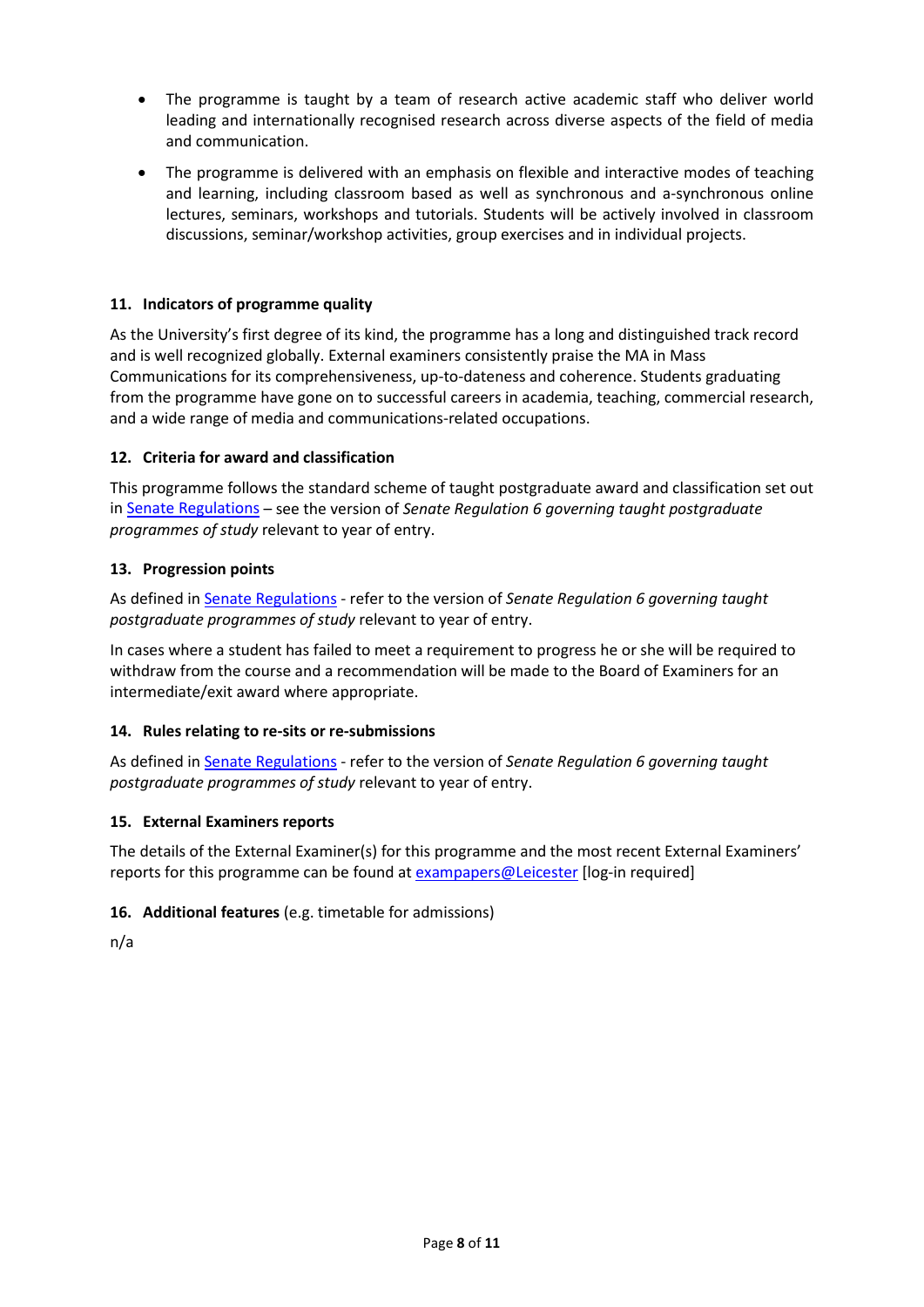

# **Programme Specification (Postgraduate) FOR ENTRY YEAR: 2022/23**

**Date created:** March 2021 **Last amended:** 16/12/2021 **Version no.** 1

## **Appendix 1: Programme structure (programme regulations)**

The University regularly reviews its programmes and modules to ensure that they reflect the current status of the discipline and offer the best learning experience to students. On occasion, it may be necessary to alter particular aspects of a course or module.

MA/Postgraduate Diploma in Mass Communications

For January 22 intake Semester 1 modules will be delivered during Spring semester (January to March '22) & Semester 2 modules in Summer term (April- July 22)

#### **Updates to the programme**

| <b>Academic year affected</b> | <b>Module Code(s)</b>              | Update                                                                                                                                  |
|-------------------------------|------------------------------------|-----------------------------------------------------------------------------------------------------------------------------------------|
| 2022/23                       | MS7084, MS7030, MS7214 &<br>MS7223 | Semester 2 option modules added.                                                                                                        |
| 2022/23                       | MS7002                             | Core module MS7002 name change from Mass Communication Theory, to Media and<br><b>Communication Theory</b>                              |
| 2022/23                       | MS7021                             | Semester 2 option module MS7021 name change from Health Communication in<br>Global Context, to Health Communication Theory and Practice |

#### **Credit breakdown**

| <b>Status</b> | <b>Year long</b>   | Semester 1 | Semester 2 | <b>Other delivery</b><br>period |
|---------------|--------------------|------------|------------|---------------------------------|
| Core taught   | Choose an<br>item. | 60 credits | 30 credits | Choose an<br>item.              |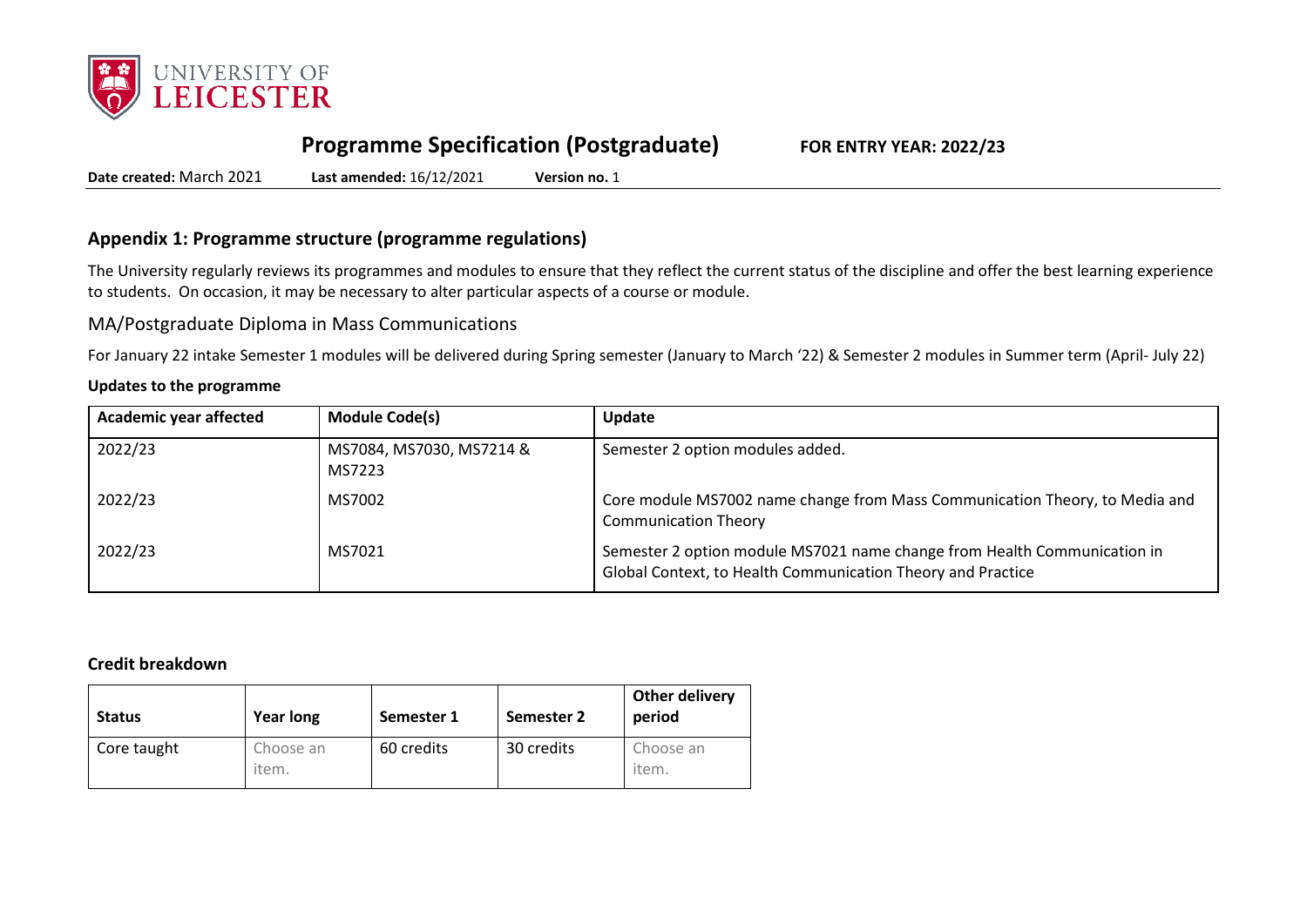| <b>Status</b>        | <b>Year long</b>   | Semester 1         | Semester 2         | <b>Other delivery</b><br>period |
|----------------------|--------------------|--------------------|--------------------|---------------------------------|
| Optional             | Choose an<br>item. | Choose an<br>item. | 30 credits         | Choose an<br>item.              |
| Dissertation/project | 60 credits         | Choose an<br>item. | Choose an<br>item. | Choose an<br>item.              |

180 credits in total

# **Level 7/Year 1 2022/23**

## Core modules

| Delivery period | Code   | <b>Title</b>                                      | <b>Credits</b> |
|-----------------|--------|---------------------------------------------------|----------------|
| Semester 1      | MS7009 | Contemporary Issues in Media and Cultural Studies | 30 credits     |
| Semester 1      | MS7400 | Media Research Methods                            | 15 credits     |
| Semester 1      | MS7002 | Media and Communication Theory                    | 15 credits     |
| Semester 2      | MS7013 | <b>Media Audiences and Users</b>                  | 15 credits     |
| Semester 2      | MS7025 | Researching Media and Public Communication        | 15 credits     |
| Term 3          | MS7012 | <b>Dissertation</b>                               | 60 credits     |

## **Notes**

MS7012 is compulsory only for degree of MA

# Option modules

| Delivery period | Code   | <b>Title</b>                                                  | <b>Credits</b> |
|-----------------|--------|---------------------------------------------------------------|----------------|
| Semester 2      | MS7224 | Digital Media, Online Persuasion and Behavioural Change       | 15 credits     |
| Semester 2      | MS7087 | Critical Approaches to Data Analytics and the Digital Economy | 15 credits     |
| Semester 2      | MS7082 | <b>Global Communications and Development</b>                  | 15 credits     |